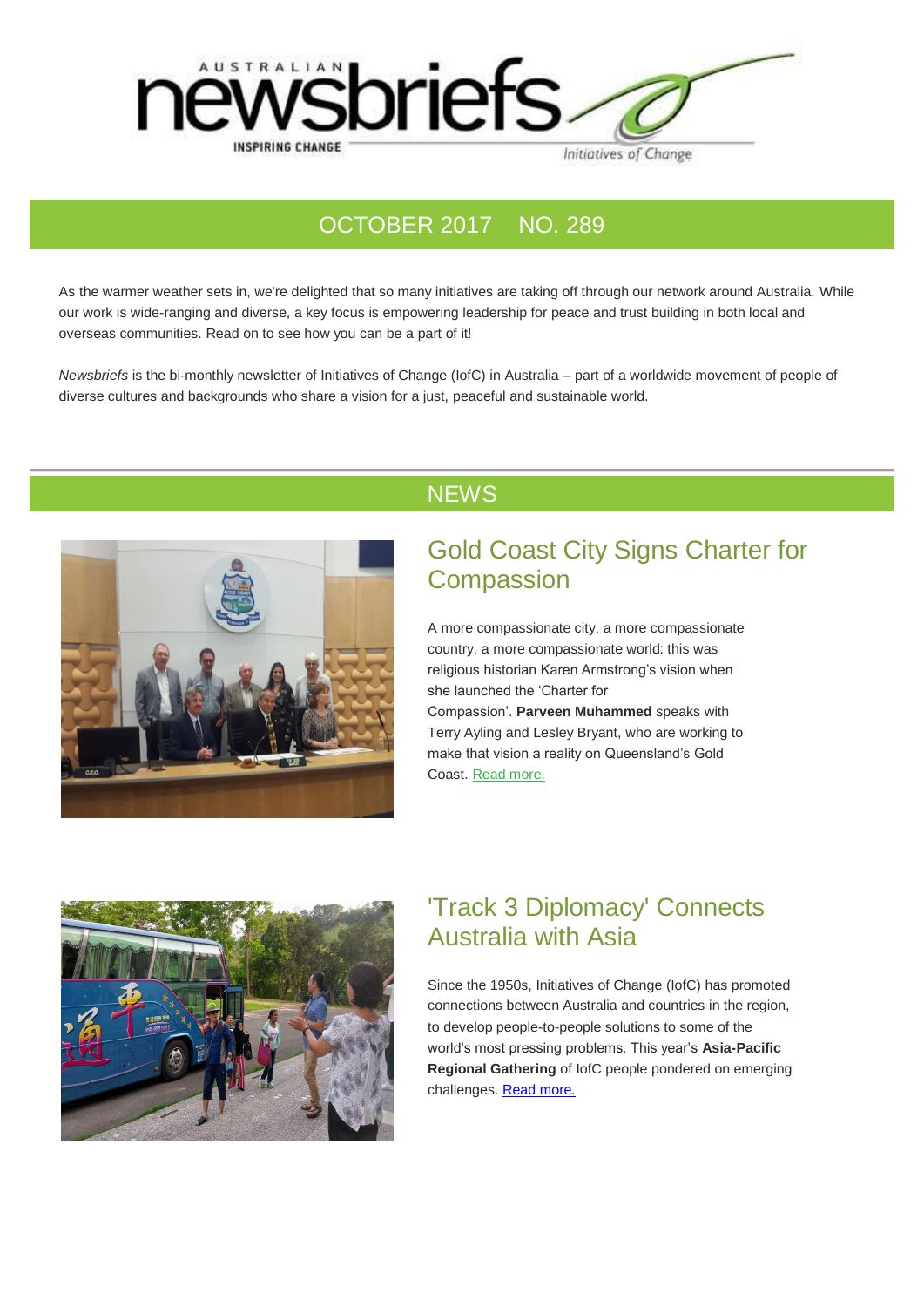

## Life Matters: Linking Personal Growth to Action

A chance encounter brought university student leader Marlous Teh to her first Life Matters workshop. She had attended personal development courses before, but this one was different - inter-generational, quieter, and more reflective. **Delia Paul** speaks with Marlous about her experience. [Read more.](https://www.vision6.com.au/ch/69447/173jh/1744268/e6e909v6v.html)



# Compassionate Conversations: The Continuing Story of BHALT

The stage performance of The Baulkham Hills African Ladies Troupe featured four women telling the true stories of their experiences of sexual violence. Then it became a film. **Creators of Peace**, an IofC programme, took out a licence for five community screenings around Australia in 2017. [Read more.](https://www.vision6.com.au/ch/69447/173jh/1744305/e6e90hxsc.html)

# EVENTS



# Asia-Pacific Youth Conference

**27 December 2017 to 3 January 2018**: Applications are open now for the 23rd APYC on the theme 'The Future We Want'. Held in Panchgani, India at our Indian Centre for Initiatives of Change 'Asia Plateau'.

The conference will see more than 140 young leaders come together for 8 days for a series of workshops, panel discussions, guest speakers, leadership activities, cultural exchange, and leadership and peace-building development. The conference is designed to empower young leaders to address issues of concern in our region and countries, to form networks and teams across

countries and to plan action at local and/or regional levels.

This conference also offers reflective spaces and activities for self-inquiry, so that we may better understand ourselves and what is blocking us from having a more positive impact on the world around us. Included in the conference will be cultural outings and the chance to explore surrounding villages and the organic farm and livelihood training centre 'Grampari'.

Some limited funding is available. More information is here: [http://www.iofc.org/2017-2018-asia-pacific-youth-conference-india](https://www.vision6.com.au/ch/69447/173jh/1744559/e6e90wy7d.html)

More questions? Write to [kirsty.argento@iofc.org]Kirsty Argento, the Australian country co-ordinator for APYC.

# Creators of Peace

**Saturday 4 November:** Auburn Creators of Peace monthly meeting from 1.30 for 2-4 pm at the Youth Room, Auburn Centre for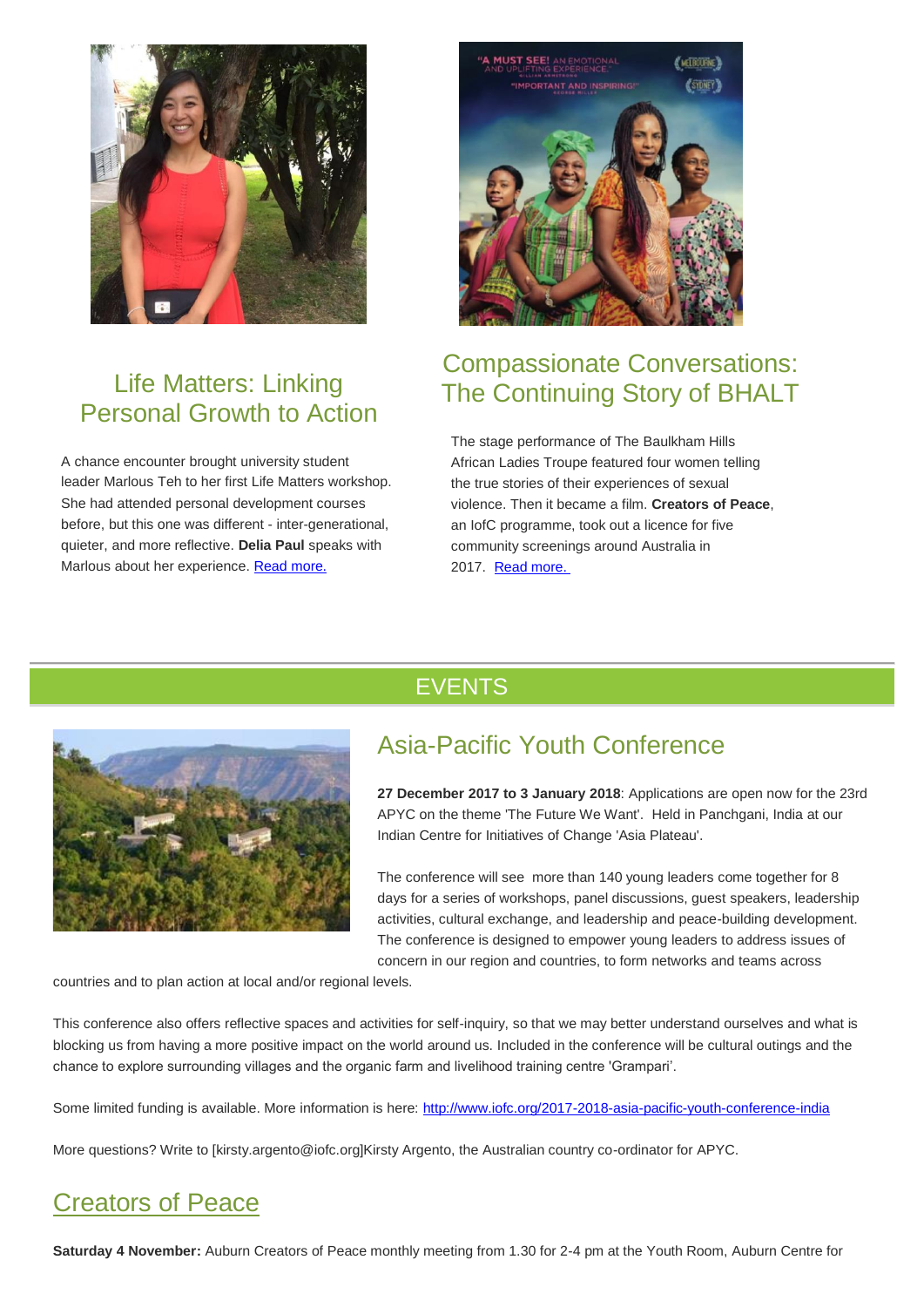Community, 44A Macquarie Rd, Auburn, NSW. For more information, email creatorsofpeace.nsw@gmail.com.

**Sunday 19 November:** Hills Creators of Peace meeting, 1.30 for 2-4 pm at The Small Meeting Room, Rowland Village, 301 Galston Road, Galston, NSW. Topic: Looking after myself – selfish or essential? For more information, email creatorsofpeace.nsw@gmail.com

**Tuesday 21 November:** Peace Focus Gathering from 6.30-8.30 pm at Princess Gardens Village, 7-11 Princess St, Rose Bay, NSW. RSVP [threepillars@ozemail.com.au]Tanya Fox.

**Saturday 25 November:** Peace Focus Gathering, 3.15 for 3.20-5.30 pm at 53 Blackbutts Rd, Frenchs Forest, NSW. The topic is 'Speaking Peace', based on the work of Marshall Rosenberg on non-violent communication. Bring your open heart and big smile! Also please bring a plate to share for dinner following the meeting, if you'd like to stay and continue the peace conversation.

### Life Still Matters

**Friday 3 November – Monday 6 November:** 'Life Still Matters' workshop for the over-35s, at Armagh, 226 Kooyong Road, Toorak, VIC.The program is about learning to make a positive difference in the world around us, whatever our age and stage of life.

The workshop begins at 8 pm on the Friday and finishes at 4.30 pm on the Monday. A contribution of \$250 will cover accommodation, meals, and the program. Registration for this event is closed, but If you're interested in similar events, contact [rob.wood@iofc.org]Rob Wood for more details.

## Christmas Afternoon Tea

**Sunday 10 December. 2-4 pm:** This is get-together for all IofC friends, volunteers and supporters in Melbourne, at Armagh, 226 Kooyong Road, Toorak, VIC 3142. Wear something festive! For more information, contact [events.au@iofc.org](mailto:events.au@iofc.org)

See all events

#### **REVIEWS**



## Visier Sanyü: A Naga Odyssey

Visier Meyasetsu Sanyü was born in 1950 into a world that came apart in 1956, when the Indian army invaded Nagaland. His village was burned down and his family, like the other villagers, lived in the jungle for three years, hunting and gathering plants.

Against all odds, he finished school, received his Ph.D. and became the inaugural Head of the Department of History at the University of Nagaland. Together with his wife and three children, he came to Australia in 1996 as a research fellow at La Trobe University. He is a current President of the Overseas Naga Association, and an International Elder of Initiatives of Change.

In this book, written with Richard Broome, an Emeritus Professor of History at

La Trobe University, Visier tells his extraordinary story. [Read more.](https://www.vision6.com.au/ch/69447/173jh/1745456/e6e90gvct.html)